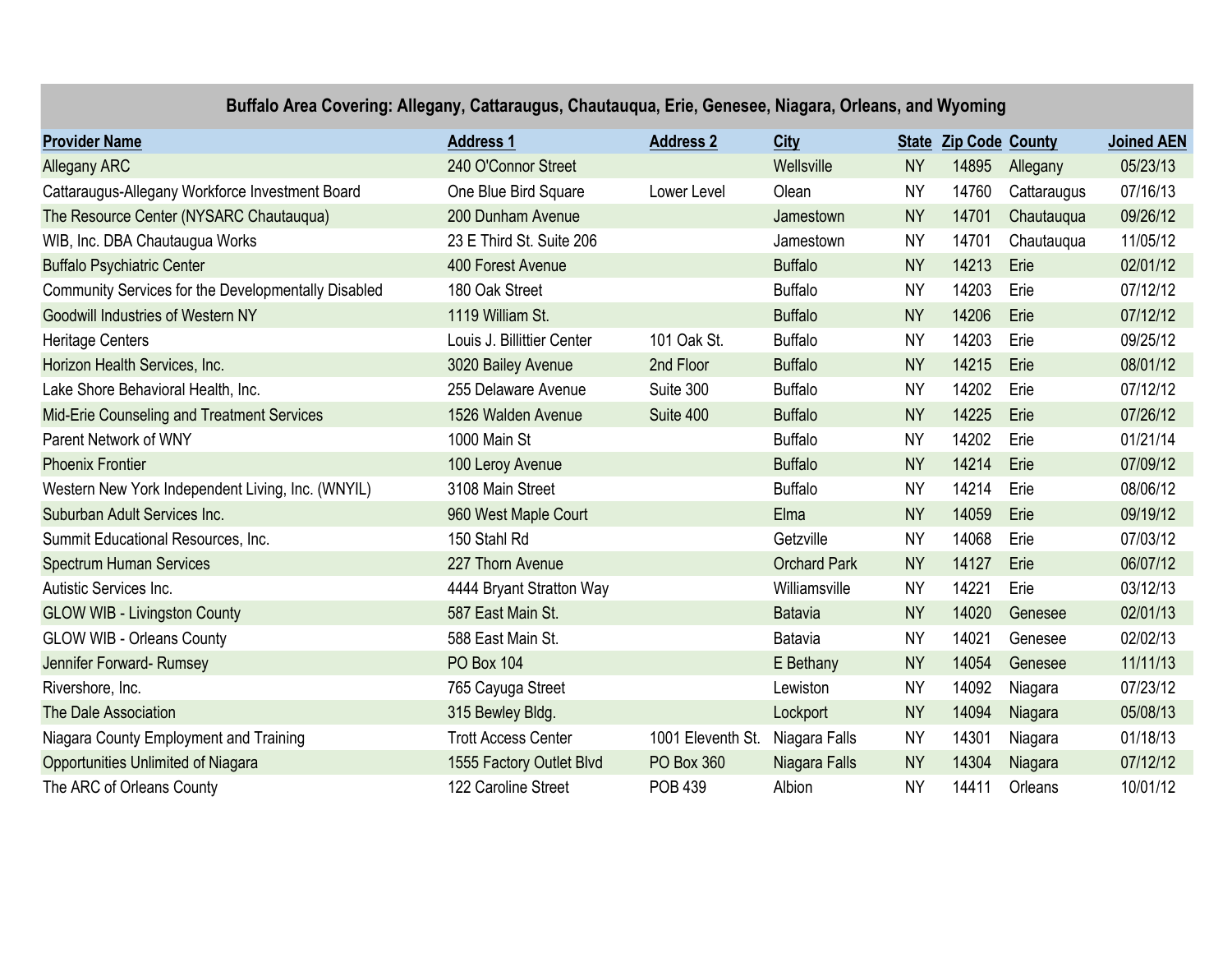| Rochester Area Covering: Livingston, Monroe, Ontario, Seneca, Wayne and Yates Counties |                             |                   |                |           |                              |         |                   |  |  |  |  |
|----------------------------------------------------------------------------------------|-----------------------------|-------------------|----------------|-----------|------------------------------|---------|-------------------|--|--|--|--|
| <b>Provider Name</b>                                                                   | <b>Address 1</b>            | <b>Address 2</b>  | <b>City</b>    |           | <b>State Zip Code County</b> |         | <b>Joined AEN</b> |  |  |  |  |
| <b>Heritage Christian Services</b>                                                     | 349 West Commercial Street  | <b>Suite 2795</b> | East Rochester | <b>NY</b> | 14445                        | Monroe  | 07/24/12          |  |  |  |  |
| Ibero American Action League                                                           | 911 East Main Street        |                   | Rochester      | <b>NY</b> | 14605                        | Monroe  | 08/01/12          |  |  |  |  |
| Learning Disabilities Assn. of the Genesee Valley                                      | 339 East Avenue             |                   | Rochester      | <b>NY</b> | 14604                        | Monroe  | 04/11/13          |  |  |  |  |
| Mental Health Association of Monroe County Inc.                                        | 320 North Goodman Street    |                   | Rochester      | <b>NY</b> | 14607                        | Monroe  | 10/24/12          |  |  |  |  |
| Regional Center for Independent Living (RgCIL)                                         | 497 State St.               |                   | Rochester      | <b>NY</b> | 14608                        | Monroe  | 07/17/12          |  |  |  |  |
| Rochester Psychiatric Center                                                           | 1111 Elmwood Avenue         |                   | Rochester      | <b>NY</b> | 14620                        | Monroe  | 02/01/12          |  |  |  |  |
| Rochester Refugee Resettlement Services, Inc.                                          | 414 Lexington Avenue        |                   | Rochester      | <b>NY</b> | 14613                        | Monroe  | 02/07/13          |  |  |  |  |
| Rochester Rehabilitation Center, Inc.                                                  | 1000 Elmwood Ave., Ste. 600 |                   | Rochester      | <b>NY</b> | 14620                        | Monroe  | 08/20/12          |  |  |  |  |
| <b>Rochester Works</b>                                                                 | 255 N. Goodman St           |                   | Rochester      | <b>NY</b> | 14607                        | Monroe  | 08/27/12          |  |  |  |  |
| ARC of Ontario County                                                                  | 3071 County Complex Drive   |                   | Canandaigua    | <b>NY</b> | 14424                        | Ontario | 03/26/13          |  |  |  |  |
| Wayne ARC                                                                              | 150 Van Buren Street        |                   | <b>Newark</b>  | <b>NY</b> | 14513                        | Wayne   | 10/29/12          |  |  |  |  |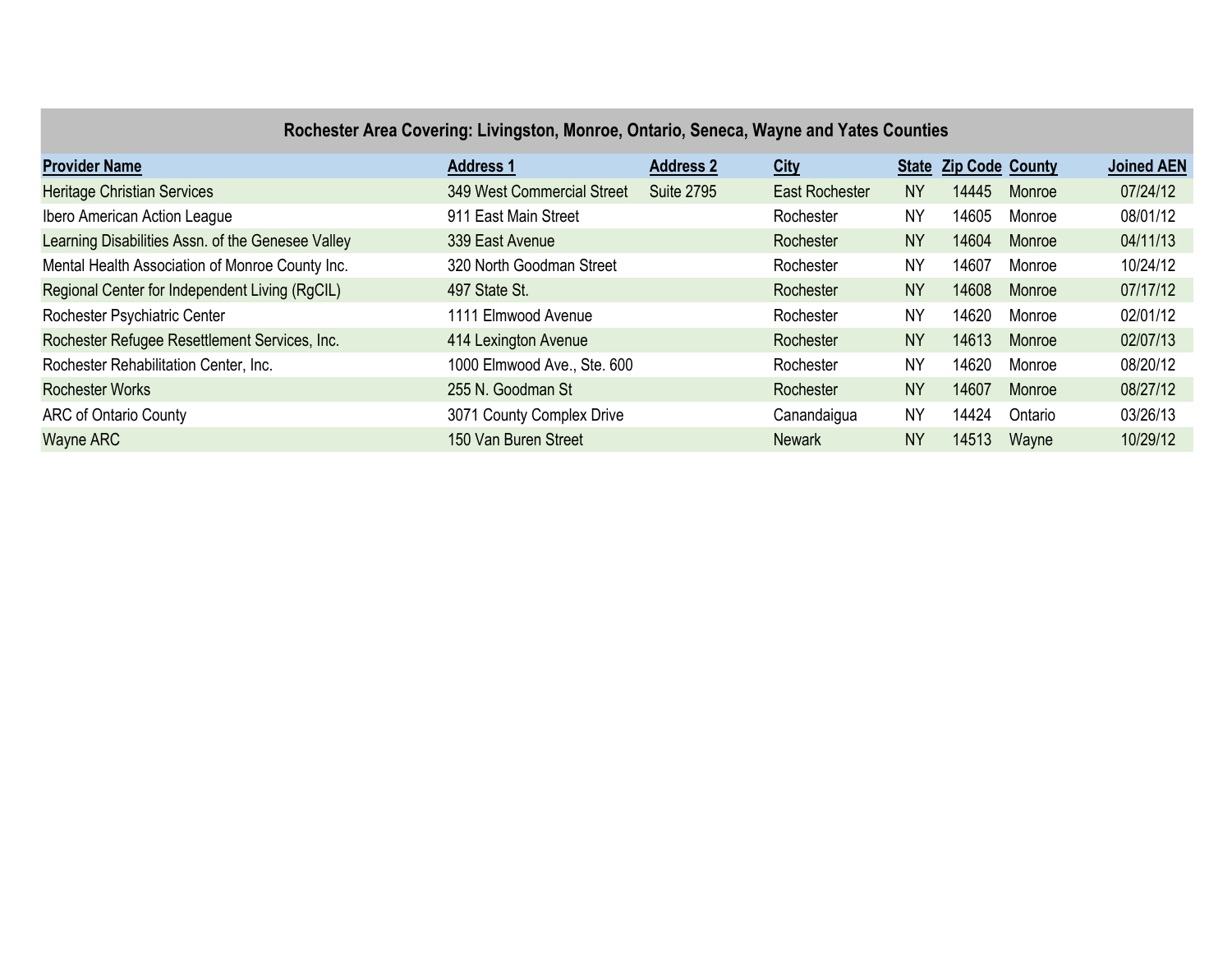# **Southern Tier Binghamton Area Covering: Broome, Chemung, Chenango, Delaware, Otsego, Schuyler, Steuben, Tioga, & Tompkins Counties**

| <b>Provider Name</b>                       | <b>Address 1</b>       | <b>Address 2</b>  | <b>City</b>         |           | <b>State Zip Code County</b> |                 | <b>Joined AEN</b> |
|--------------------------------------------|------------------------|-------------------|---------------------|-----------|------------------------------|-----------------|-------------------|
| <b>ACHIEVE</b>                             | 125 Cutler Pond Road   |                   | Binghamton          | <b>NY</b> | 13905                        | <b>Broome</b>   | 06/21/12          |
| Broome Tioga Workforce NY                  | 171 Front St           |                   | Binghamton          | <b>NY</b> | 13905                        | Broome          | 11/01/12          |
| <b>Greater Binghamton Health Center</b>    | 425 Robinson Street    |                   | Binghamton          | <b>NY</b> | 13904                        | <b>Broome</b>   | 02/01/12          |
| Chemung ARC                                | 711 Sullivan Street    |                   | Elmira              | <b>NY</b> | 14901                        | Chemung         | 07/11/12          |
| Elmira Psychiatric Center                  | 100 Washington Street  |                   | Elmira              | <b>NY</b> | 14901                        | Chemung         | 02/01/12          |
| CDO Workforce                              | 12 Dietz St            |                   | Oneonta             | <b>NY</b> | 13820                        | Ostego          | 10/31/12          |
| The ARC Otsego                             | 35 Academy Street      | <b>PO Box 490</b> | Oneonta             | <b>NY</b> | 13820                        | Ostego          | 07/20/12          |
| The ARC of Schuyler                        | 203-205 Twelfth Street |                   | <b>Watkins Glen</b> | <b>NY</b> | 14891                        | Schuyler        | 08/01/12          |
| <b>ARC of Steuben</b>                      | 1 ARC Way              |                   | <b>Bath</b>         | <b>NY</b> | 14810                        | Steuben         | 10/22/12          |
| Tompkins County Workforce Investment Board | 401 E. State St.       | Suite 402B        | Ithaca              | <b>NY</b> | 14850                        | <b>Tompkins</b> | 11/27/12          |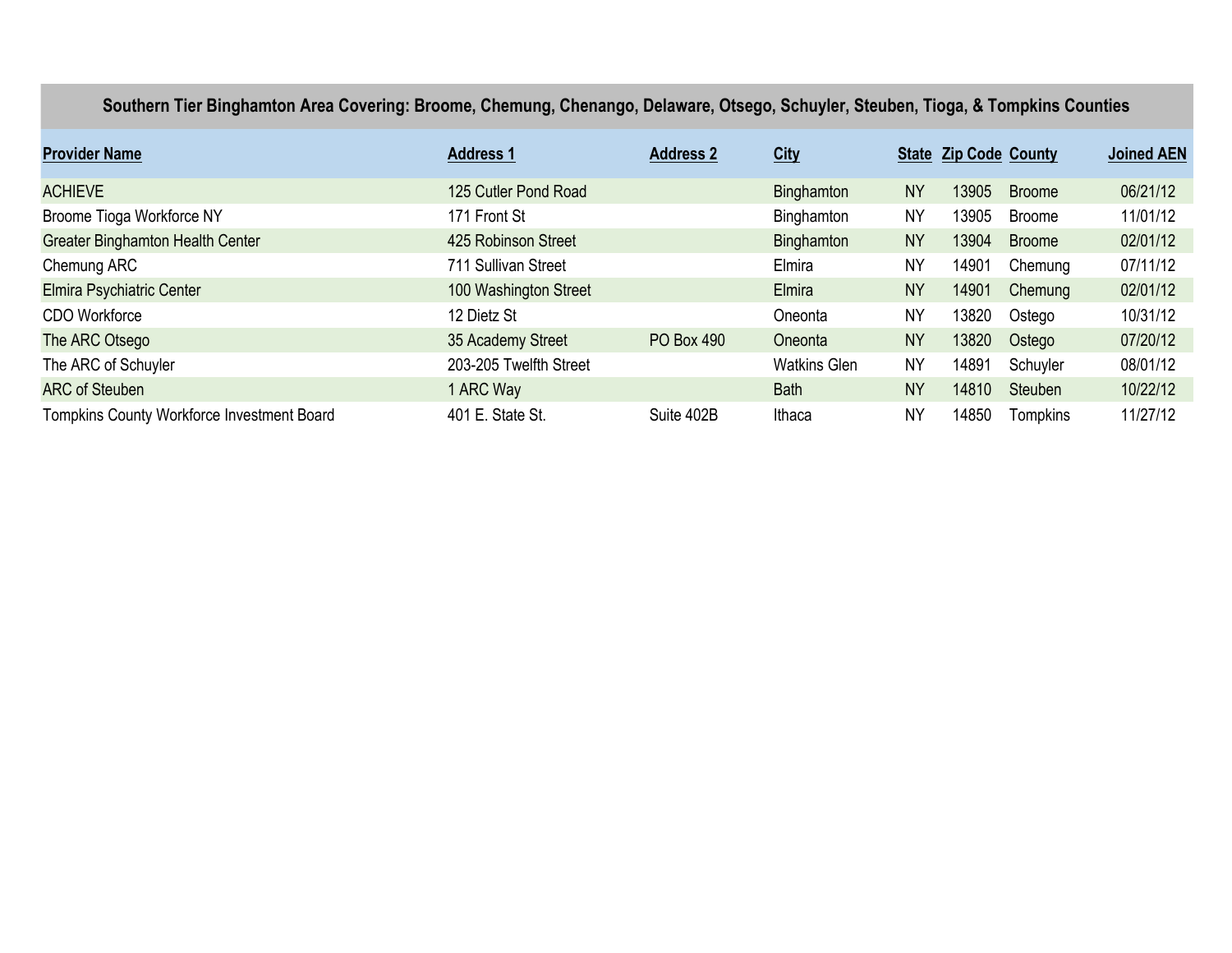# **Syracuse Area Covering: Dutchess, Putnam, Orange, Ulster, and Sullivan Counties**

| <b>Provider Name</b>                               | <b>Address 1</b>                                   | <b>Address 2</b>           | <b>City</b>    | <b>State</b> | <b>Zip Code County</b> |           | <b>Joined AEN</b> |
|----------------------------------------------------|----------------------------------------------------|----------------------------|----------------|--------------|------------------------|-----------|-------------------|
| Cayuga-Cortland WIB                                | 60 Central Ave.                                    |                            | Cortland       | <b>NY</b>    | 13045                  | Cortland  | 12/07/12          |
| Jefferson Rehabilitation Center (NYSARC)           | 380 Gaffney Drive                                  | PO Box 41                  | Watertown      | <b>NY</b>    | 13601                  | Jefferson | 07/10/12          |
| Mental Health Association of Jefferson County, Inc | 724 State St.                                      |                            | Watertown      | <b>NY</b>    | 13601                  | Jefferson | 08/02/12          |
| The Work Place -- Jefferson Co                     | 1000 Coffeen St.                                   |                            | Watertown      | <b>NY</b>    | 13601                  | Jefferson | 09/11/12          |
| <b>Madison-Cortland ARC</b>                        | 701 Lenox Avenue                                   |                            | Oneida         | <b>NY</b>    | 13421                  | Madison   | 06/28/12          |
| Learning Disabilities Assn.of Central NY           | 722 West Manlius Street                            |                            | East Syracuse  | <b>NY</b>    | 13057                  | Onondaga  | 07/05/12          |
| <b>Connections of Central New York</b>             | 4675 Brickyard Falls Rd.                           |                            | <b>Manlius</b> | <b>NY</b>    | 13104                  | Onondaga  | 03/29/13          |
| ARC of Onondaga                                    | 600 South Wilbur Avenue                            |                            | Syracuse       | <b>NY</b>    | 13204                  | Onondaga  | 07/17/12          |
| ARISE Child and Family Services, Inc.              | 635 James Street                                   |                            | Syracuse       | <b>NY</b>    | 13203                  | Onondaga  | 08/01/12          |
| Aurora of CNY, Inc.                                | 518 James Street                                   | Suite 100                  | Syracuse       | <b>NY</b>    | 13203                  | Onondaga  | 06/26/12          |
| Humanitarian Org. For Multicultural Exp. (HOME)    | 831 James Street                                   |                            | Syracuse       | <b>NY</b>    | 13203                  | Onondaga  | 07/18/12          |
| Hutchings Psychiatric Center                       | 620 Madison Street                                 |                            | Syracuse       | <b>NY</b>    | 13210                  | Onondaga  | 02/01/12          |
| Liberty Resources, Inc.                            | 1045 James Street                                  |                            | Syracuse       | <b>NY</b>    | 13203                  | Onondaga  | 07/20/12          |
| Onondaga Community Living                          | 518 James Street                                   | Suite 110                  | Syracuse       | <b>NY</b>    | 13203                  | Onondaga  | 07/09/12          |
| St. Joseph's Hospital Health Center                | <b>Outpatient Mental Health</b><br><b>Services</b> | 301 Prospect Ave. Syracuse |                | <b>NY</b>    | 13203                  | Onondaga  | 07/16/12          |
| Transitional Living Services of Onondaga County    | 420 East Genesee Street                            |                            | Syracuse       | <b>NY</b>    | 13202                  | Onondaga  | 07/11/12          |
| Oswego County Employment & Training                | 46 East Bridge St                                  |                            | Oswego         | <b>NY</b>    | 13126                  | Oswego    | 10/23/12          |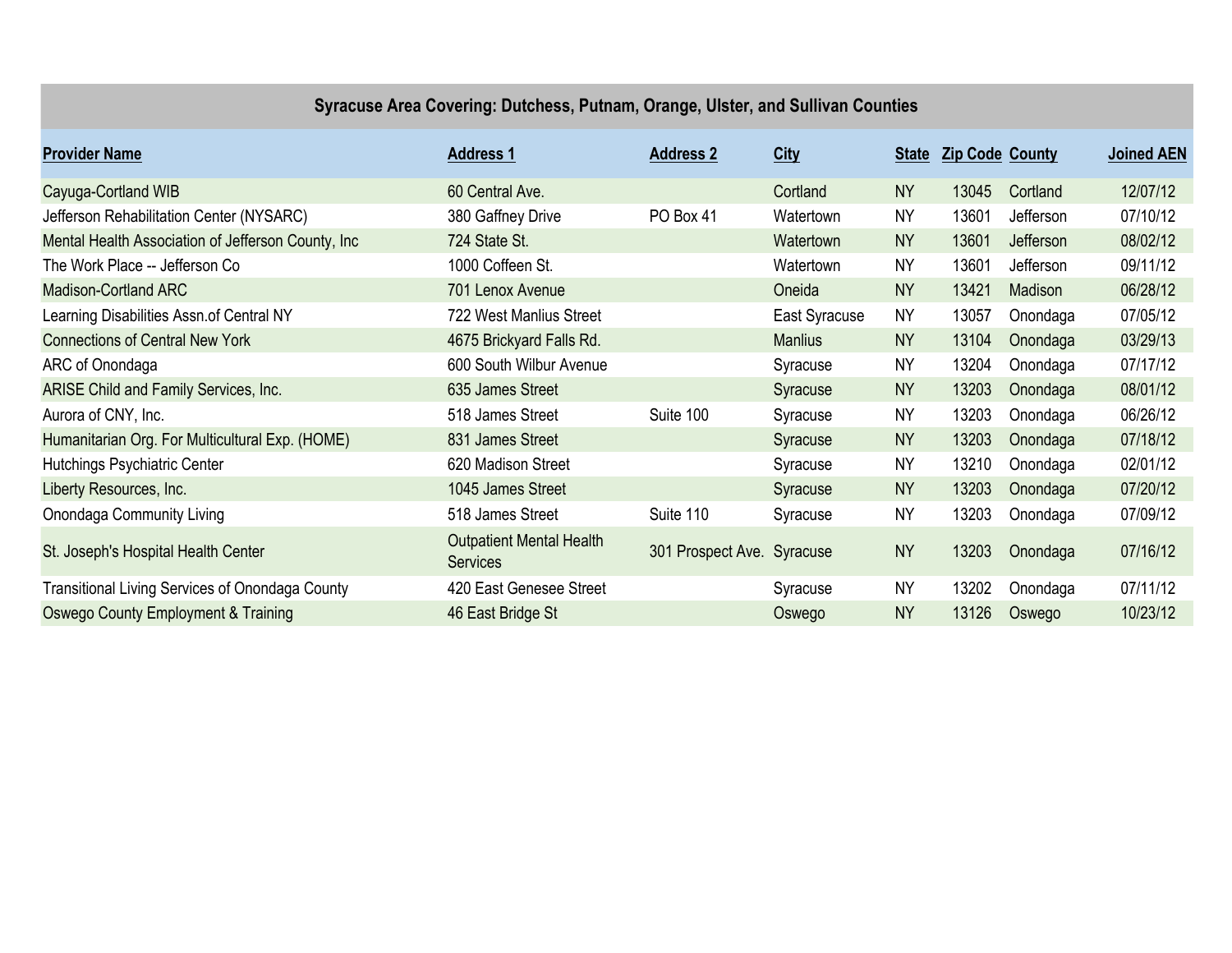| Utica Area Covering: Fulton, Hamilton, Herkimer, Lewis, Montgomery and Oneida Counties |                       |                  |              |           |                              |        |                   |  |  |  |  |
|----------------------------------------------------------------------------------------|-----------------------|------------------|--------------|-----------|------------------------------|--------|-------------------|--|--|--|--|
| <b>Provider Name</b>                                                                   | <b>Address 1</b>      | <b>Address 2</b> | <b>City</b>  |           | <b>State Zip Code County</b> |        | <b>Joined AEN</b> |  |  |  |  |
| Lexington Center, Fulton County Chapter NYSARC, Inc.                                   | 127 East State Street |                  | Gloversville | <b>NY</b> | 12078                        | Fulton | 08/07/12          |  |  |  |  |
| Mohawk Valley Psychiatric Center                                                       | 1400 Noyes at York    |                  | Utica        | ΝY        | 13502                        | Oneida | 02/01/12          |  |  |  |  |
| The ARC, Oneida-Lewis Chapter NYSARC                                                   | 245 Genesee Street    |                  | Utica        | <b>NY</b> | 13501                        | Oneida | 07/05/12          |  |  |  |  |
| Workforce Investment Board-Herkimer, Madison & Oneida                                  | 209 Elizabeth St      |                  | Utica        | N۲        | 13501                        | Oneida | 12/28/12          |  |  |  |  |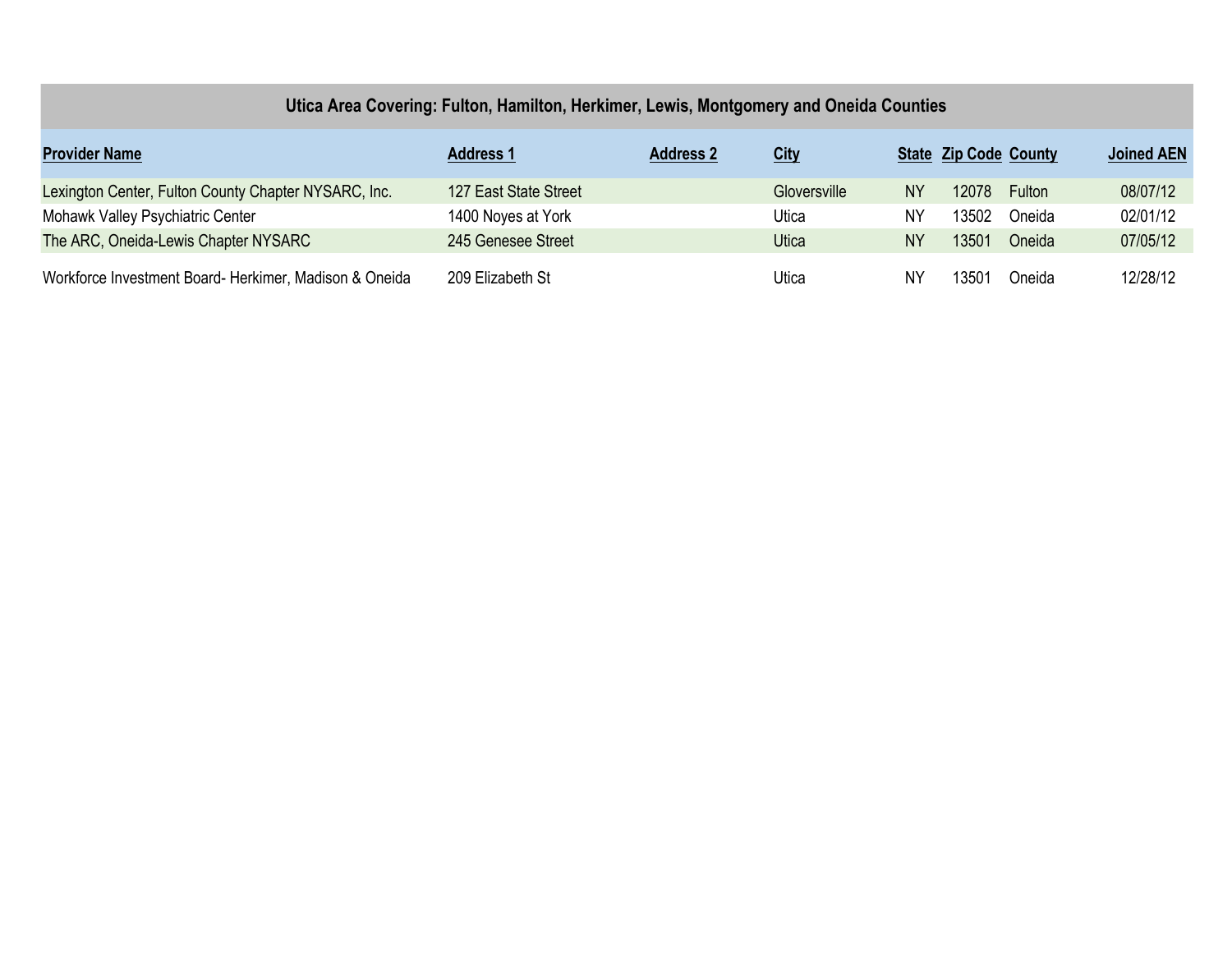| Malone Area Covering: Clinton, Essex, Franklin and St. Lawrence Counties |                       |                  |             |              |                        |              |                   |  |  |  |
|--------------------------------------------------------------------------|-----------------------|------------------|-------------|--------------|------------------------|--------------|-------------------|--|--|--|
| <b>Provider Name</b>                                                     | <b>Address 1</b>      | <b>Address 2</b> | <u>City</u> | <b>State</b> | <b>Zip Code County</b> |              | <b>Joined AEN</b> |  |  |  |
| Behavioral Health Services North, Inc.                                   | 63 Broad Street       |                  | Plattsburgh | <b>NY</b>    | 12901                  | Clinton      | 08/27/12          |  |  |  |
| North Country Workforce Investment Board                                 | 194 US Oval           |                  | Plattsburgh | <b>NY</b>    | 12836                  | Clinton      | 11/16/12          |  |  |  |
| Mental Health Association in Essex County                                | 6096 NYS Rte. 9N      |                  | Westport    | <b>NY</b>    | 12993                  | Essex        | 07/03/12          |  |  |  |
| Citizen Advocates, Inc. dba North Star Indust                            | 209 Park Street       |                  | Malone      | <b>NY</b>    | 12953                  | Franklin     | 07/09/12          |  |  |  |
| <b>St. Lawrence NYSARC</b>                                               | 6 Commerce Lane       |                  | Canton      | <b>NY</b>    | 13617                  | St. Lawrence | 08/01/12          |  |  |  |
| St. Lawrence Psychiatric Center                                          | 1 Chimney Point Drive |                  | Ogdensburg  | <b>NY</b>    | 13669                  | St. Lawrence | 02/01/12          |  |  |  |
| Step By Step, Inc. (Standing Together)                                   | 211 Ford St           |                  | Ogdensburg  | <b>NY</b>    | 13669                  | St. Lawrence | 08/08/12          |  |  |  |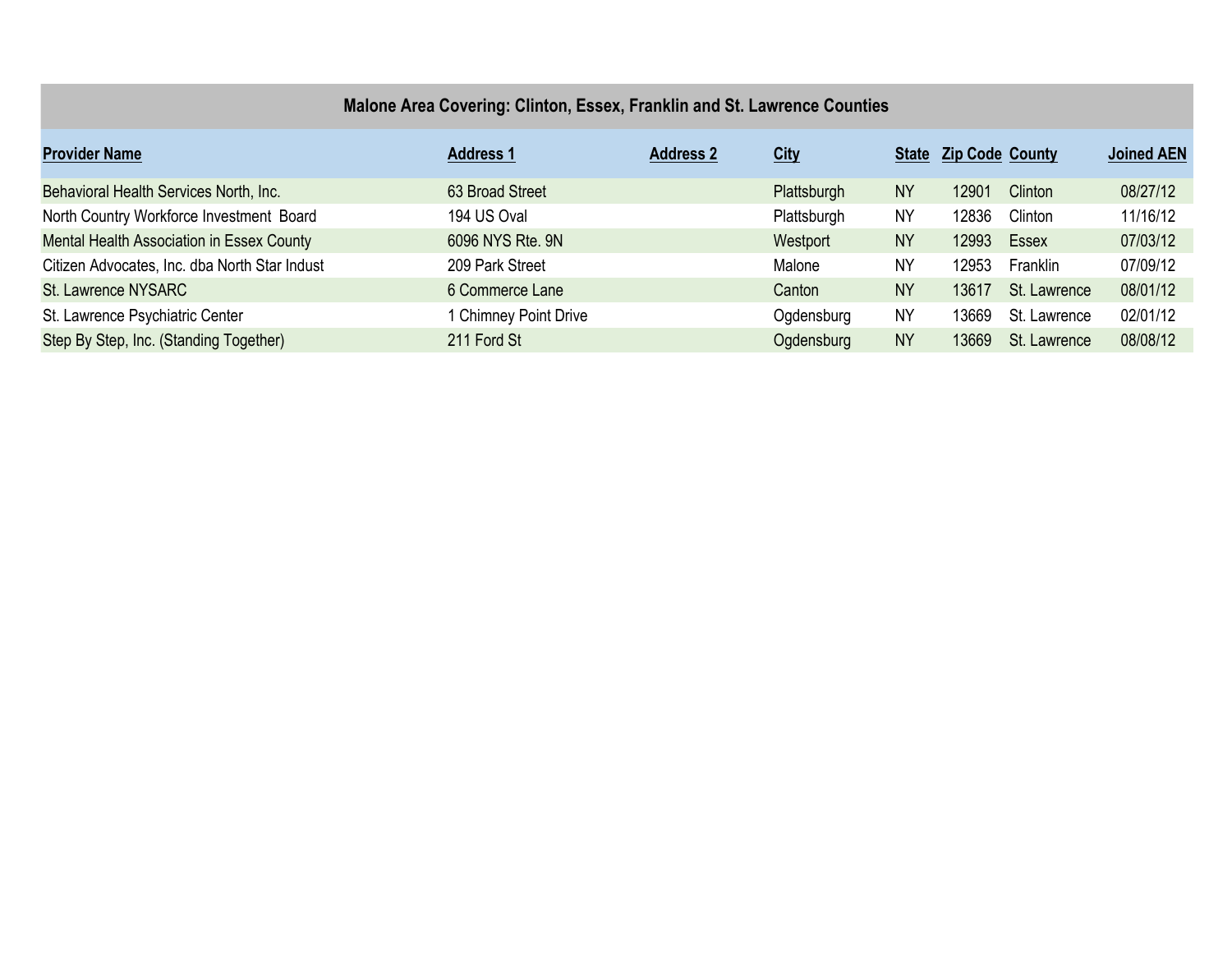# **Albany Area Covering: Albany, Columbia, Greene, Rensselaer, Saratoga, Schenectady, Schoharie, Warren and Washington Counties**

| <b>Provider Name</b>                                                                | <b>Address 1</b>          | <b>Address 2</b>  | <b>City</b>         |           | <b>State Zip Code County</b> |             | <b>Joined AEN</b> |
|-------------------------------------------------------------------------------------|---------------------------|-------------------|---------------------|-----------|------------------------------|-------------|-------------------|
| <b>Albany Damien Center</b>                                                         | 12 South Lake Ave.        |                   | Albany              | <b>NY</b> | 12203                        | Albany      | 08/27/13          |
| Cap Dist - The City of Albany Department of Youth and<br>Workforce Services (ARS-1) | 175 Central Avenue        |                   | Albany              | <b>NY</b> | 12206                        | Albany      | 12/13/12          |
| Capital District Psychiatric Center                                                 | 75 New Scotland Avenue    |                   | Albany              | <b>NY</b> | 12208                        | Albany      | 02/01/12          |
| Cares, Inc.                                                                         | 200 Henry Johnson Blvd.   | Suite 4           | Albany              | <b>NY</b> | 12210                        | Albany      | 06/17/13          |
| <b>Center For Disability Services</b>                                               | 314 South Manning Blvd    |                   | Albany              | <b>NY</b> | 12208                        | Albany      | 02/25/13          |
| Inter-Continental Management Systems, Inc.                                          | PO Box 2585               |                   | Albany              | <b>NY</b> | 12220                        | Albany      | 07/10/12          |
| Living Resources, Inc.                                                              | 300 Washington Ave        |                   | Albany              | <b>NY</b> | 12203                        | Albany      | 03/11/13          |
| Rehabilitation Support Services, Inc.                                               | 5172 Western Turnpike     |                   | Altamont            | <b>NY</b> | 12009                        | Albany      | 08/15/12          |
| Wildwood Programs, Inc.                                                             | 1190 Troy-Schenectady Rd. | <b>Building 1</b> | Latham              | <b>NY</b> | 12110                        | Albany      | 06/25/13          |
| Northeast Career Planning                                                           | 339 Broadway              |                   | Menands             | <b>NY</b> | 12204                        | Albany      | 10/30/12          |
| <b>WWAARC- Warren Washington Albany County Chapter</b><br><b>NYSARC</b> Inc.        | 334 Krumkill Road         |                   | Slingerlands        | <b>NY</b> | 12159                        | Albany      | 09/13/13          |
| Columbia-Greene Community College                                                   | 4400 Rt. 23               |                   | Hudson              | <b>NY</b> | 12534                        | Columbia    | 12/07/12          |
| Mental Health Association of Columbia-Greene Counties, Inc.                         | 713 Union Street          |                   | Hudson              | <b>NY</b> | 12534                        | Columbia    | 08/16/12          |
| <b>COARC</b>                                                                        | 630 Route 217             | PO Box 2          | Mellenville         | <b>NY</b> | 12544                        | Columbia    | 06/12/12          |
| ARC of Rensselaer Co.                                                               | 79 102nd Street           |                   | Troy                | <b>NY</b> | 12180                        | Rensselaer  | 01/30/13          |
| Cap Dist - Rensselaer County Dept. of Employment & Training<br>$(ARS-2)$            | 1600 Seventh Ave          |                   | Troy                | <b>NY</b> | 12180                        | Rensselaer  | 12/19/12          |
| Independent Living Center of the Hudson Valley                                      | 15 - 17 Third Street      |                   | Troy                | <b>NY</b> | 12180                        | Rensselaer  | 09/14/12          |
| Saratoga Bridges                                                                    | 16 Saratoga Bridges Blvd. |                   | <b>Ballston Spa</b> | <b>NY</b> | 12020                        | Saratoga    | 06/01/12          |
| SWW - Saratoga Co Dept. of Employment & Training                                    | 152 West High St          |                   | <b>Ballston Spa</b> | <b>NY</b> | 12020                        | Saratoga    | 10/23/13          |
| Lifesong, Inc.                                                                      | 1536 Crescent Rd.         | PO Box 17         | <b>Clifton Park</b> | <b>NY</b> | 12065                        | Saratoga    | 03/20/13          |
| Autism Society of the Greater Capital Region                                        | 101 State St              |                   | Schenectady         | <b>NY</b> | 12305                        | Schenectady | 06/26/13          |
| Cap Dist - Schenectady County One Stop (ARS-3)                                      | 797 Broadway              |                   | Schenectady         | <b>NY</b> | 12305                        | Schenectady | 12/07/12          |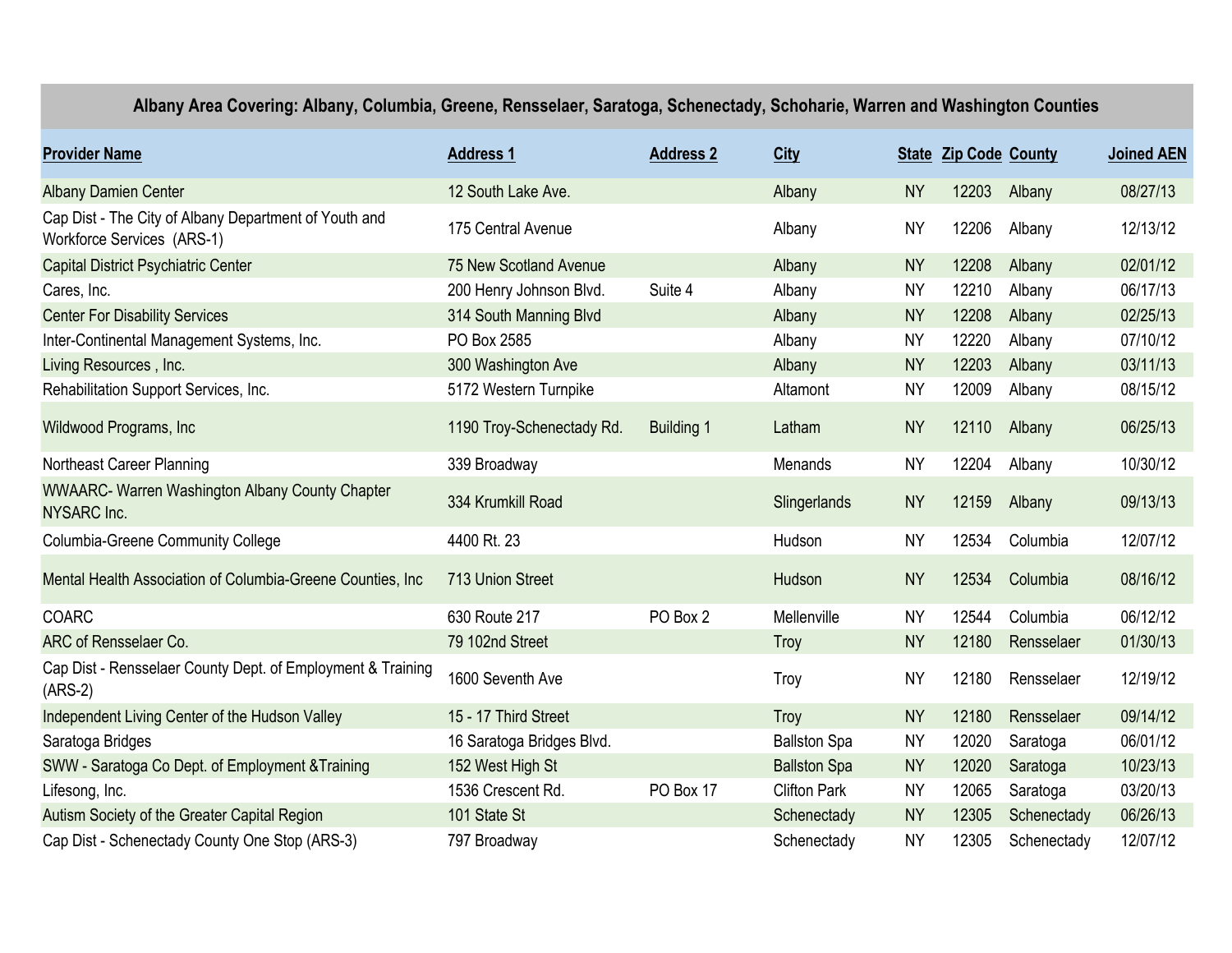## **Albany Area Covering: Albany, Columbia, Greene, Rensselaer, Saratoga, Schenectady, Schoharie, Warren and Washington Counties**

| <b>Schenectady County ARC</b>                      | 214 State Street        | PO Box 2236 | Schenectady        | NY        | 12301 | Schenectady | 02/13/13 |
|----------------------------------------------------|-------------------------|-------------|--------------------|-----------|-------|-------------|----------|
| <b>Schoharie County ARC</b>                        | 121 Opportunity Drive   |             | Schoharie          |           | 12157 | Schohaire   | 08/13/13 |
| Community, Work and Independence, Inc.             | 37 Everts Avenue        | PO Box 303  | <b>Glens Falls</b> | <b>NY</b> | 12801 | Warren      | 07/13/12 |
| Liberty House Foundation, Inc.                     | 54 Bay Street           |             | <b>Glens Falls</b> |           | 12801 | Warren      | 07/12/12 |
| <b>SWW - Warren County Employment and Training</b> | Northway Plaza Suite 13 | POB 4393    | Queensbury         | NY        | 12803 | Warren      | 02/15/13 |
| SSW - Washington County EDC, Inc.                  | 383 Broadway            |             | Ft. Edward         |           | 2828  | Washington  | 08/15/13 |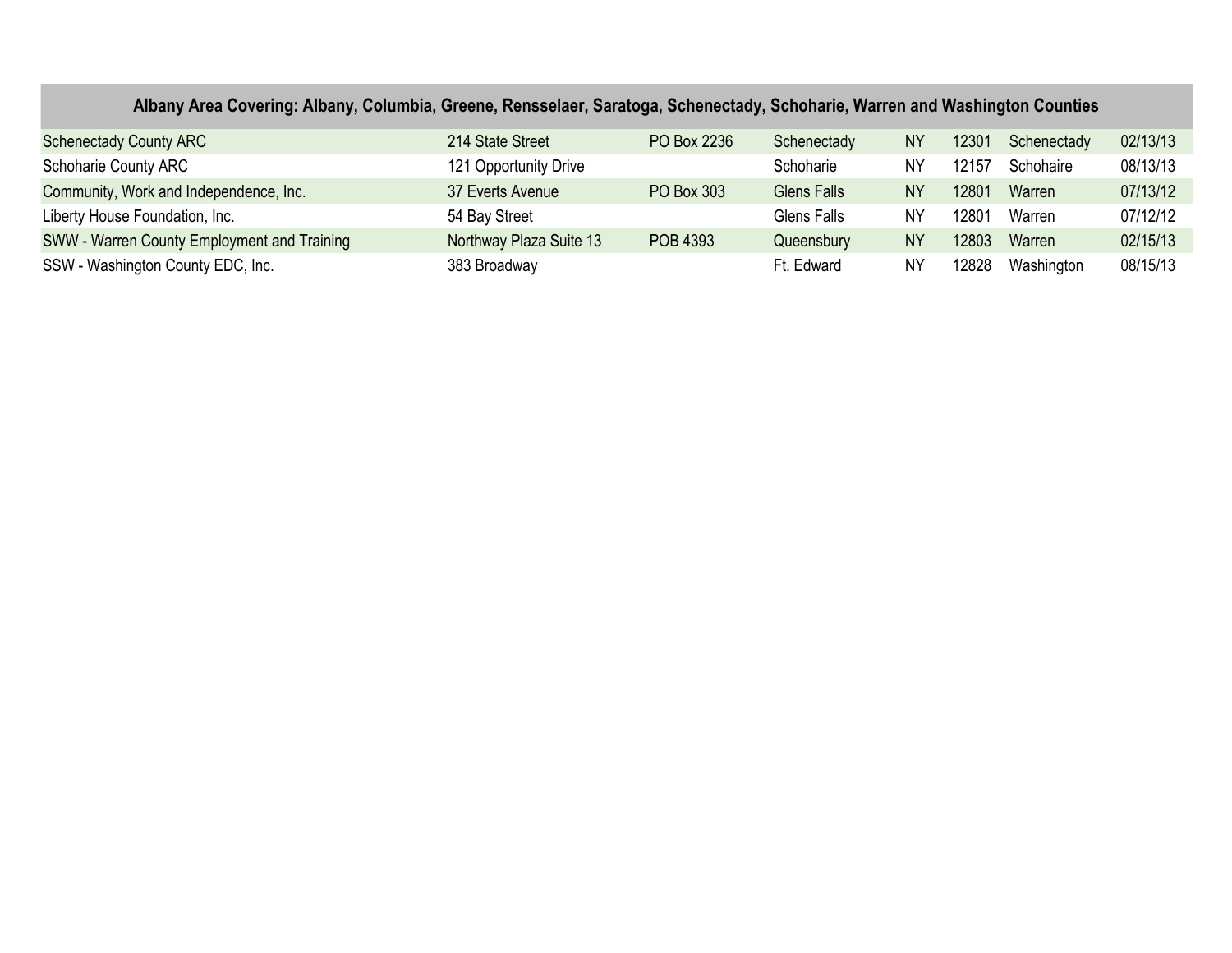| Mid-Hudson Area Covering: Dutchess, Putnam, Orange, Ulster, and Sullivan Counties |                      |                  |                        |              |                        |                 |                   |  |  |  |  |
|-----------------------------------------------------------------------------------|----------------------|------------------|------------------------|--------------|------------------------|-----------------|-------------------|--|--|--|--|
| <b>Provider Name</b>                                                              | <b>Address 1</b>     | <b>Address 2</b> | <b>City</b>            | <b>State</b> | <b>Zip Code County</b> |                 | <b>Joined AEN</b> |  |  |  |  |
| Dutchess ARC                                                                      | 1435 Route 44        |                  | <b>Pleasant Valley</b> | <b>NY</b>    | 12569                  | <b>Dutchess</b> | 7/6/2012          |  |  |  |  |
| Hudson River Psychiatric Center                                                   | 10 Ross Circle       |                  | Poughkeepsie           | <b>NY</b>    | 12601                  | <b>Dutchess</b> | 2/1/2012          |  |  |  |  |
| Projects to Empower (PEOPLe, Inc)                                                 | 378 Violet Ave       |                  | Poughkeepsie           | <b>NY</b>    | 12601                  | <b>Dutchess</b> | 7/18/2012         |  |  |  |  |
| Occupations, Inc.                                                                 | 15 Fortune Road West |                  | Middletown             | <b>NY</b>    | 10941                  | Orange          | 7/23/2012         |  |  |  |  |
| Orange County Employment & Training Administration                                | 18 Seward Avenue     | Suite 103        | Middletown             | <b>NY</b>    | 10941                  | Orange          | 2/1/2013          |  |  |  |  |
| Putnam Family and Community Services, Inc.                                        | 1808 Route Six       |                  | Carmel                 | <b>NY</b>    | 10512                  | Putnam          | 10/2/2012         |  |  |  |  |
| Council on Alcoholism and Drug Abuse of Sullivan County                           | 11 Hamilton Ave.     |                  | Monticello             | <b>NY</b>    | 12701                  | Sullivan        | 7/11/2012         |  |  |  |  |
| C3 Quest, LLC                                                                     | 721 Broadway         |                  | Kingston               | <b>NY</b>    | 12401                  | Ulster          | 12/31/2012        |  |  |  |  |
| Gateway Community Industries, Inc.                                                | One Amy Kay Parkway  |                  | Kingston               | <b>NY</b>    | 12402                  | <b>Ulster</b>   | 8/20/2012         |  |  |  |  |
| Learner First, LLC                                                                | 721 Broadway         |                  | Kingston               | <b>NY</b>    | 12401                  | Ulster          | 8/6/2012          |  |  |  |  |
| Resource Center for Accessible Living, Inc.                                       | 727 Ulster Avenue    |                  | Kingston               | <b>NY</b>    | 12401                  | <b>Ulster</b>   | 7/3/2012          |  |  |  |  |
| Ulster County Department of Employment and Training                               | 651 Developmenr Ct.  |                  | Kingston               | <b>NY</b>    | 12401                  | Ulster          | 5/16/2013         |  |  |  |  |
| <b>Ulster-Greene ARC</b>                                                          | 471 Albany Avenue    |                  | Kingston               | <b>NY</b>    | 12401                  | <b>Ulster</b>   | 8/3/2012          |  |  |  |  |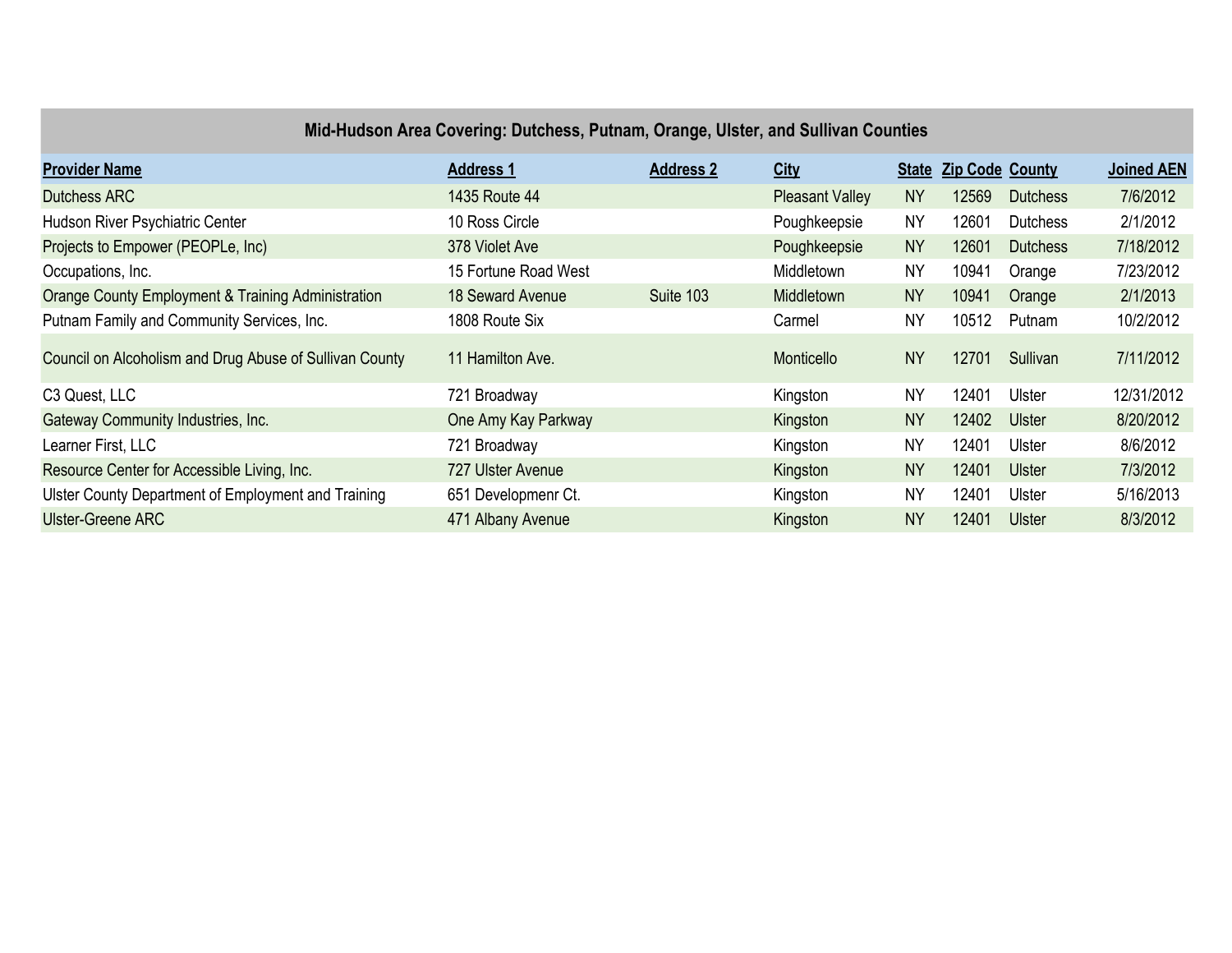### **White Plains Area Covering: Rockland and Westchester Counties**

| <b>Provider Name</b>                                | <b>Address 1</b>        | <b>Address 2</b> | <u>City</u>          |           | <b>State Zip Code County</b> |             | <b>Joined AEN</b> |
|-----------------------------------------------------|-------------------------|------------------|----------------------|-----------|------------------------------|-------------|-------------------|
| <b>Rockland Psychiatric Center</b>                  | 140 Old Orangeburg Road |                  | Orangeburg           | <b>NY</b> | 10962                        | Rockland    | 02/01/12          |
| Tomorrow's Workplace                                | One Perlman Dr.         |                  | <b>Spring Valley</b> | <b>NY</b> | 10977                        | Rockland    | 08/28/12          |
| Renaissance Project, Inc.                           | 250 Clearbrook Rd.      |                  | Elmsford             | <b>NY</b> | 10523                        | Westchester | 07/01/12          |
| Choice of New Rochelle, Inc.                        | 420 North Avenue        |                  | New Rochelle         | <b>NY</b> | 10801                        | Westchester | 07/12/12          |
| The Guidance Center, Inc.                           | 70 Grand Street         |                  | New Rochelle         | <b>NY</b> | 10801                        | Westchester | 07/05/12          |
| Keon Community Aid for Retarded Child (Keon Center) | 2 John Walsh Blvd       |                  | Peekskill            | <b>NY</b> | 10566                        | Westchester | 03/11/13          |
| Mental Health Association of Westchester County     | 580 White Plains Road   | Suite 510        | Tarrytown            | <b>NY</b> | 10591                        | Westchester | 07/06/12          |
| Careers for People with Disabilities, Inc.          | 401 Columbus Avenue     |                  | Valhalla             | <b>NY</b> | 10595                        | Westchester | 06/15/12          |
| Search For Change, Inc.                             | 115 East Stevens Avenue | Suite 203        | Valhalla             | <b>NY</b> | 10595                        | Westchester | 10/22/12          |
| Westchester Independent Living Center (WILC)        | 200 Hamilton Avenue     | 2nd Floor        | <b>White Plains</b>  | <b>NY</b> | 10601                        | Westchester | 07/19/12          |
| City of Yonkers- Office of Workforce Development    | 20 South Broadway       | Suite 111        | Yonkers              | <b>NY</b> | 10701                        | Westchester | 09/07/12          |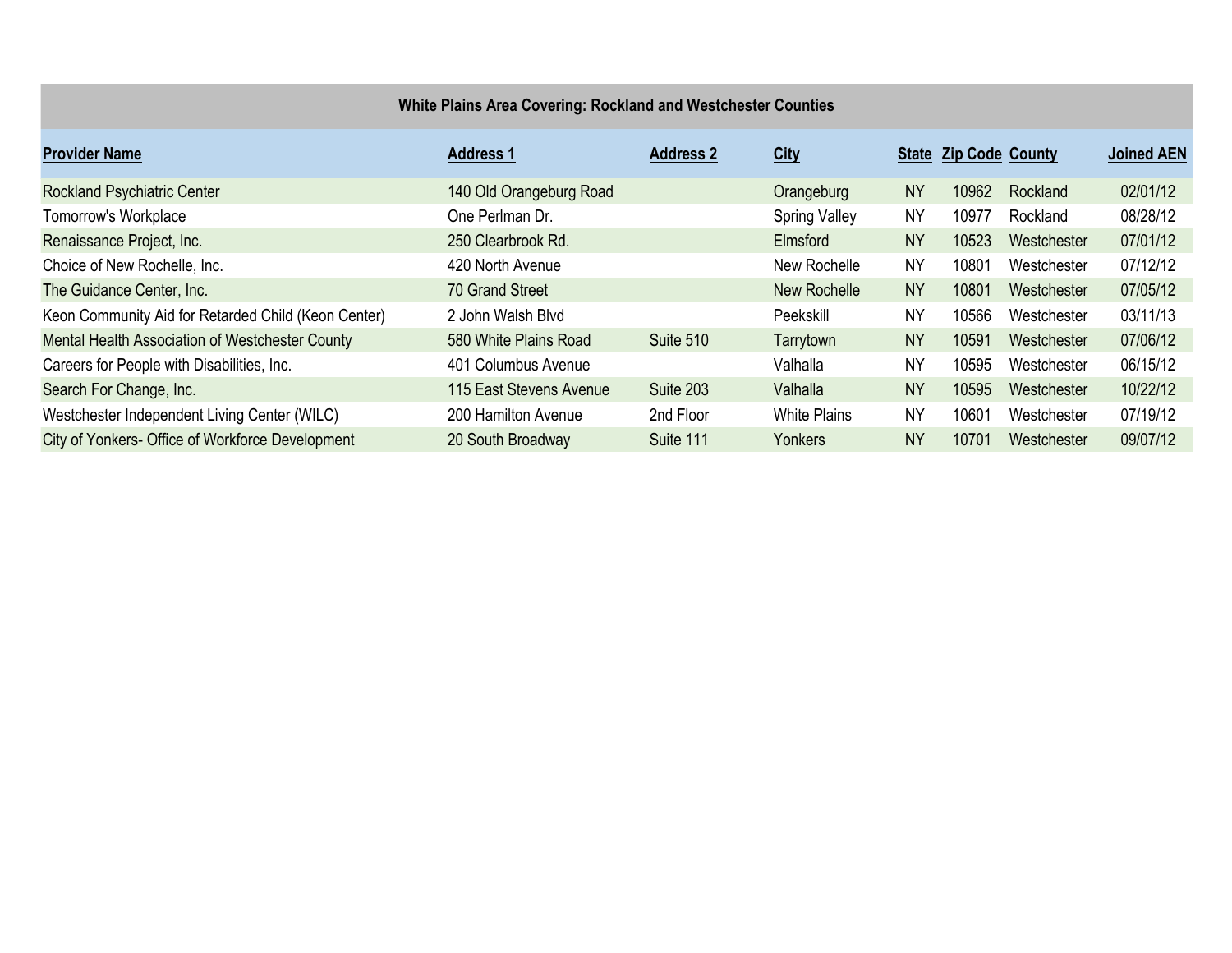| <b>Bronx Area Covering: Bronx County</b>  |                       |                  |              |           |                              |              |                   |  |  |  |
|-------------------------------------------|-----------------------|------------------|--------------|-----------|------------------------------|--------------|-------------------|--|--|--|
| <b>Provider Name</b>                      | <b>Address 1</b>      | <b>Address 2</b> | <u>City</u>  |           | <b>State Zip Code County</b> |              | <b>Joined AEN</b> |  |  |  |
| 163rd Street Improvement Council, Inc.    | 490 East 167th Street |                  | <b>Bronx</b> | <b>NY</b> | 10456                        | <b>Bronx</b> | 07/01/12          |  |  |  |
| <b>Bronx Psychiatric Center</b>           | 1500 Waters Place     |                  | <b>Bronx</b> | ΝY        | 10461                        | <b>Bronx</b> | 02/01/12          |  |  |  |
| Riverdale Mental Health Association, Inc. | 5676 Riverdale Avenue |                  | <b>Bronx</b> | <b>NY</b> | 10471                        | <b>Bronx</b> | 07/27/12          |  |  |  |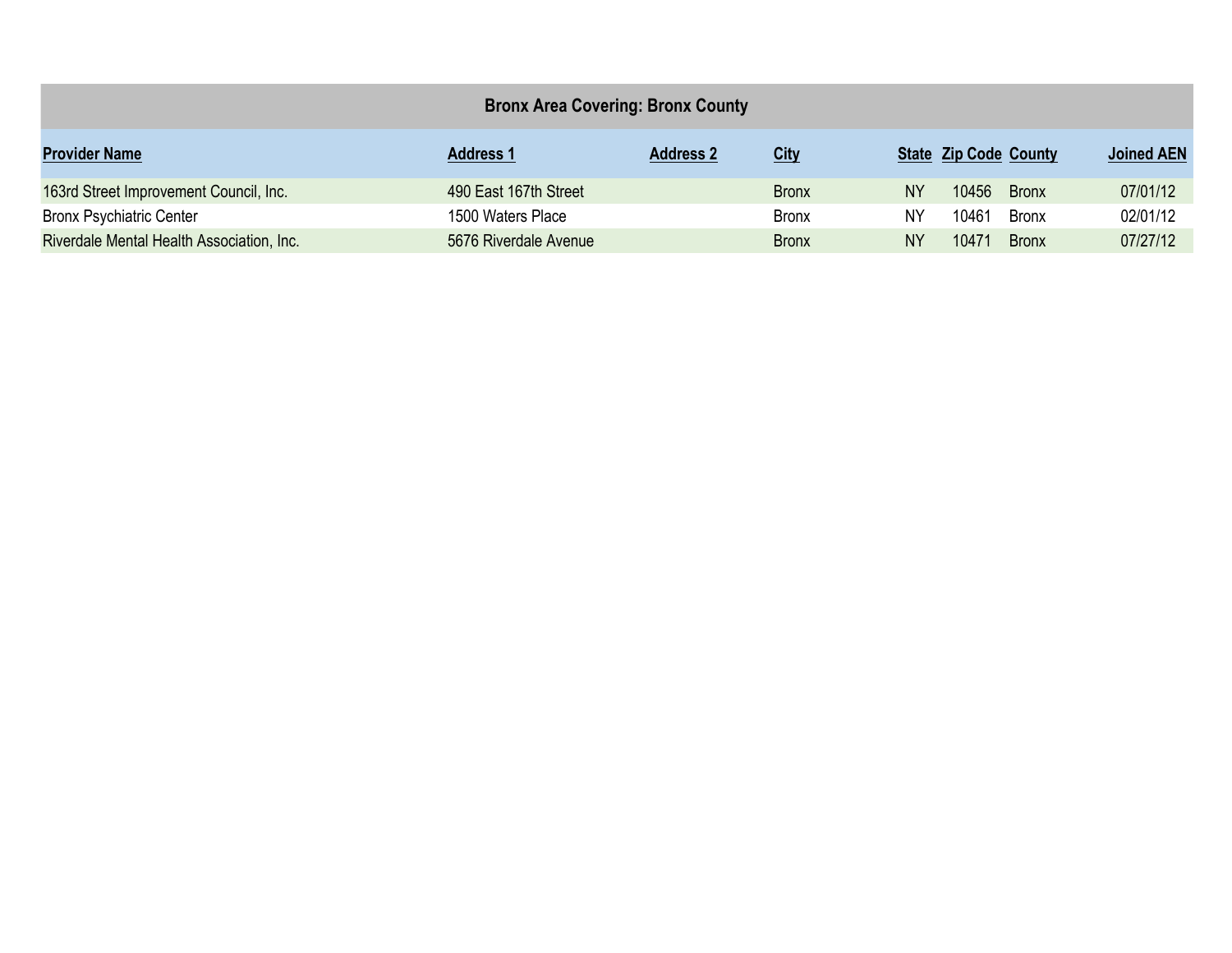# **Manhatten, Harlem, and Staten Island Area Covering: New York and Richmond Counties**

| <b>Provider Name</b>                                | <b>Address 1</b>          | <b>Address 2</b>  | <b>City</b>     |           | <b>State Zip Code County</b> |                 | <b>Joined AEN</b> |
|-----------------------------------------------------|---------------------------|-------------------|-----------------|-----------|------------------------------|-----------------|-------------------|
| Another Step, Inc.                                  | 216 Congers Road          | Building #6       | New York        | <b>NY</b> | 10956                        | <b>New York</b> | 07/18/12          |
| Jawonio, Inc.                                       | 260 North Little Tor Road |                   | New York        | <b>NY</b> | 10956                        | New York        | 07/16/12          |
| Rockland Independent Living Center (RILC)           | 873 Route 45              | Suite 108         | <b>New York</b> | <b>NY</b> | 10956                        | <b>New York</b> | 07/31/12          |
| <b>AHRC - New York City</b>                         | 83 Maiden Lane            | 11th Floor        | New York        | <b>NY</b> | 10038                        | New York        | 01/08/13          |
| Association for Learning Disabilities of NYC        | 237 W 35 St.              | <b>Suite 1101</b> | <b>New York</b> | <b>NY</b> | 10001                        | <b>New York</b> | 07/05/12          |
| Community Access, Inc.                              | 2 Washington Street       | 9th Floor         | New York        | <b>NY</b> | 10004                        | New York        | 12/10/12          |
| Community Options, Inc.                             | 350 5th Ave               | <b>Suite 2622</b> | <b>New York</b> | <b>NY</b> | 10118                        | <b>New York</b> | 03/19/12          |
| Contemporary Guidance Services, Inc.                | 52 Broadway               | 4th Floor         | New York        | <b>NY</b> | 10004                        | New York        | 04/10/13          |
| Easter Seals, Inc.                                  | 42 Broadway               | <b>Suite 1801</b> | <b>New York</b> | <b>NY</b> | 10004                        | <b>New York</b> | 04/12/13          |
| <b>Employment Program for Recovered Alcoholics</b>  | 261 West 35th Street      | 9th Floor         | New York        | <b>NY</b> | 10001                        | New York        | 07/18/12          |
| Enable Enterprises, Inc.                            | 250 West 57th St.         |                   | <b>New York</b> | <b>NY</b> | 10107                        | <b>New York</b> | 05/06/13          |
| <b>Federation Employment &amp; Guidance Service</b> | 315 Hudson Street         |                   | New York        | <b>NY</b> | 10013                        | New York        | 09/05/12          |
| Fountain House, Inc.                                | 425 West 47th Street      |                   | <b>New York</b> | <b>NY</b> | 10036                        | <b>New York</b> | 03/05/13          |
| <b>Goddard Riverside Community Center</b>           | 593 Columbus Avenue       |                   | New York        | <b>NY</b> | 10024                        | New York        | 09/28/12          |
| Hamilton-Madison House, Inc.                        | 50 Madison Street         |                   | <b>New York</b> | <b>NY</b> | 10038                        | <b>New York</b> | 10/10/12          |
| Harlem Independent Living Center (HILC)             | 289 St. Nicholas Avenue   | Suite 210         | New York        | <b>NY</b> | 10027                        | New York        | 07/13/12          |
| <b>Henry Street Settlement</b>                      | 265 Henry Street          |                   | <b>New York</b> | <b>NY</b> | 10002                        | <b>New York</b> | 07/02/12          |
| ICD - International Center for the Disabled         | 340 East 24th St.         |                   | New York        | <b>NY</b> | 10010                        | New York        | 08/08/12          |
| Job Path, Inc.                                      | 22 West 38th Street       | 11th Floor        | <b>New York</b> | <b>NY</b> | 10018                        | <b>New York</b> | 07/20/12          |
| Manhattan Psychiatric Center                        | 600 E 125th St            |                   | New York        | <b>NY</b> | 10035                        | New York        | 02/01/12          |
| Neighborhood Coalition for Shelter, Inc.            | 157 East 86th Street      |                   | <b>New York</b> | <b>NY</b> | 10028                        | <b>New York</b> | 07/17/12          |
| Resources for Children with Special Needs           | 116 E 16th St. 5th Fl.    |                   | New York        | <b>NY</b> | 10003                        | New York        | 01/23/14          |
| SUS- Mental Health Programs, Inc.                   | 305 7th Avenue            | 10th Floor        | <b>New York</b> | <b>NY</b> | 10001                        | <b>New York</b> | 03/14/13          |
| UCP of New York State, Inc.                         | 330 West 34th Street      | 13th Floor        | New York        | <b>NY</b> | 10001                        | New York        | 07/05/12          |
| Mission of The Immaculate Virgin                    | 6581 Hylan Boulevard      |                   | Staten Island   | <b>NY</b> | 10309                        | Staten Island   | 07/27/12          |
| South Beach Psychiatric Center                      | 777 Seaview Avenue        |                   | Staten Island   | <b>NY</b> | 10305                        | Staten Island   | 02/01/12          |
| Staten Island Center for Independent Living (SICIL) | 470 Castleton Avenue      |                   | Staten Island   | <b>NY</b> | 10301                        | Staten Island   | 07/17/12          |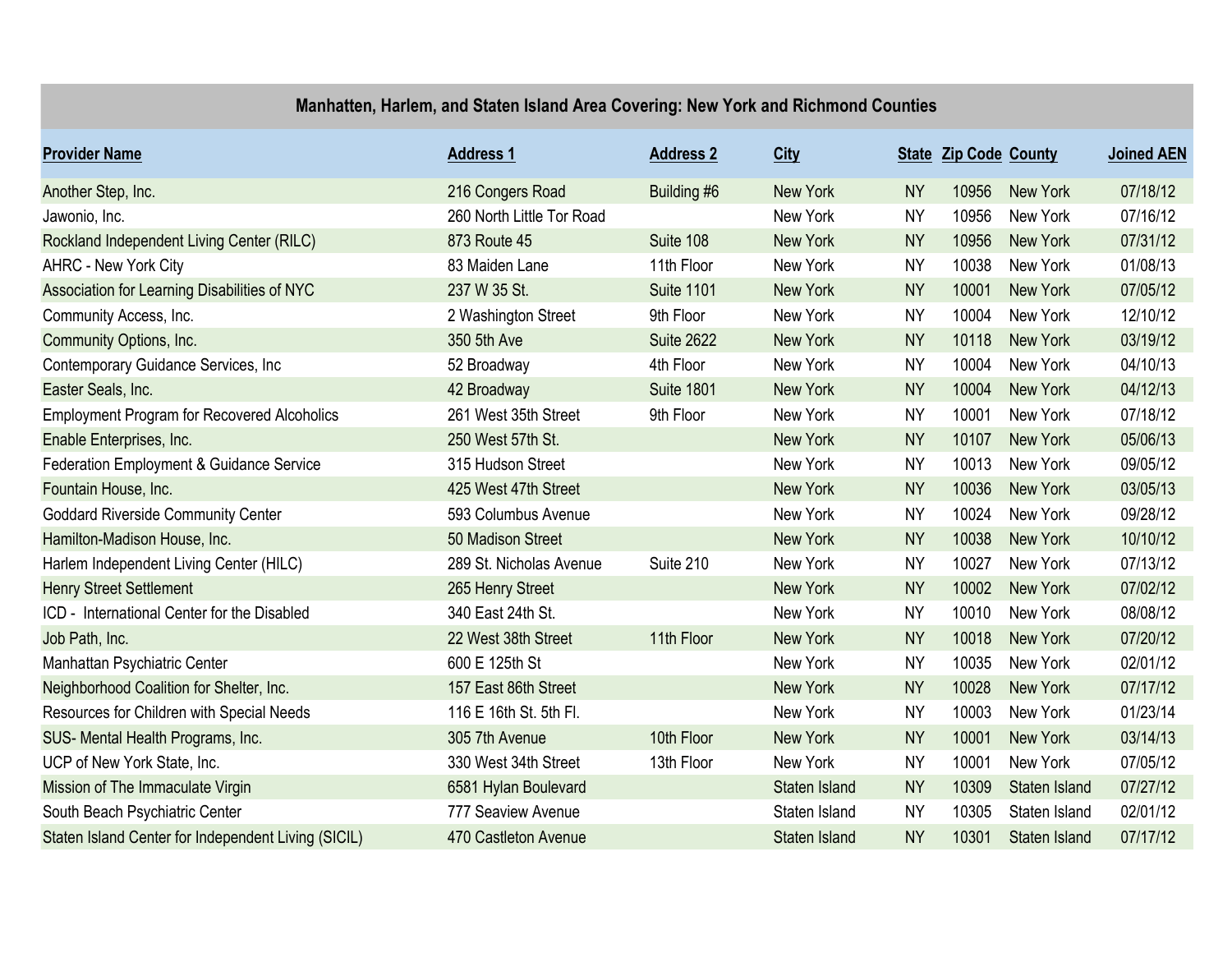| <b>Brooklyn Area Covering: Kings County (Brooklyn)</b>  |                           |                  |                 |           |                              |       |                   |
|---------------------------------------------------------|---------------------------|------------------|-----------------|-----------|------------------------------|-------|-------------------|
| <b>Provider Name</b>                                    | <b>Address 1</b>          | <b>Address 2</b> | <u>City</u>     |           | <b>State Zip Code County</b> |       | <b>Joined AEN</b> |
| Brooklyn Center for Independence of the Disabled (BCID) | 27 Smith St.              | Suite 200        | <b>Brooklyn</b> | <b>NY</b> | 1201                         | Kings | 08/19/12          |
| <b>Center for Behavioral Health Services</b>            | 1 Smith Street, 2nd Floor |                  | Brooklyn        | <b>NY</b> | 1201                         | Kings | 03/06/13          |
| Housing Works, Inc.                                     | 57 Willoughby St.         |                  | Brooklyn        | <b>NY</b> | 11201                        | Kings | 04/11/13          |
| Kingsboro Psychiatric Center                            | 681 Clarkson Ave          |                  | Brooklyn        | <b>NY</b> | 1203                         | Kings | 02/01/12          |
| Midwood Development Corp.                               | 1416 Avenue M             | 6th Floor        | Brooklyn        | <b>NY</b> | 11230                        | Kings | 07/17/12          |
| Ohel Children's Home & Family Services, Inc.            | 4510 16th Avenue          |                  | Brooklyn        | <b>NY</b> | 1204                         | Kings | 09/06/12          |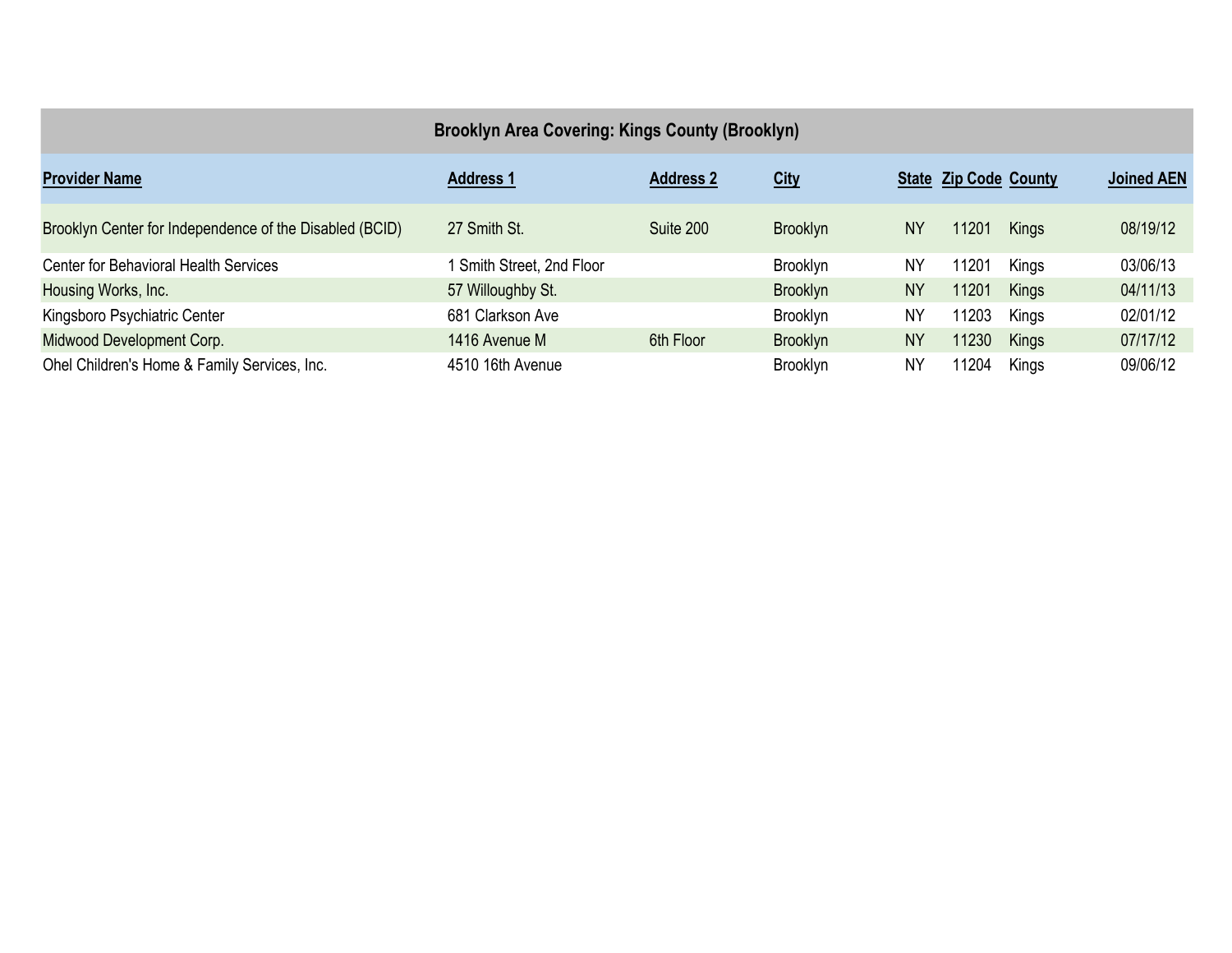| <b>Queens Area Covering: Queens County</b>               |                            |                  |                       |           |                              |        |                   |  |
|----------------------------------------------------------|----------------------------|------------------|-----------------------|-----------|------------------------------|--------|-------------------|--|
| <b>Provider Name</b>                                     | <b>Address 1</b>           | <b>Address 2</b> | <b>City</b>           |           | <b>State Zip Code County</b> |        | <b>Joined AEN</b> |  |
| Assn for Neurologically Impaired (ANIBIC)                | 61-35 220th Street         |                  | <b>Bayside</b>        | <b>NY</b> | 11364                        | Queens | 12/18/12          |  |
| Korean American Assn, for Rehabilitation of the Disabled | 35-20 147 St. Annex #2F    |                  | Flushing              | ΝY        | 1354                         | Queens | 08/07/12          |  |
| PSCH, Inc.                                               | 3050 Whitestone Expressway |                  | Flushing              | <b>NY</b> | 11354                        | Queens | 07/01/12          |  |
| Zucker Hillside Hospital                                 | 75-59 263rd Street         |                  | Glen Oaks             | <b>NY</b> | 11004                        | Queens | 04/15/13          |  |
| Queens Centers For Progress (UCP)                        | 81-15 164th Street         |                  | Jamaica               | <b>NY</b> | 11432                        | Queens | 07/05/12          |  |
| Venture House                                            | 150-10 Hillside Avenue     |                  | Jamaica               | <b>NY</b> | 11432                        | Queens | 07/17/12          |  |
| <b>Creedmoor Psychiatric Center</b>                      | 79-25 Winchester Boulevard |                  | <b>Queens Village</b> | <b>NY</b> | 11427                        | Queens | 02/01/12          |  |
| Transitional Services for New York, Inc.                 | 10-16 162nd Street         |                  | Whitestone            | <b>NY</b> | 11357                        | Queens | 08/01/12          |  |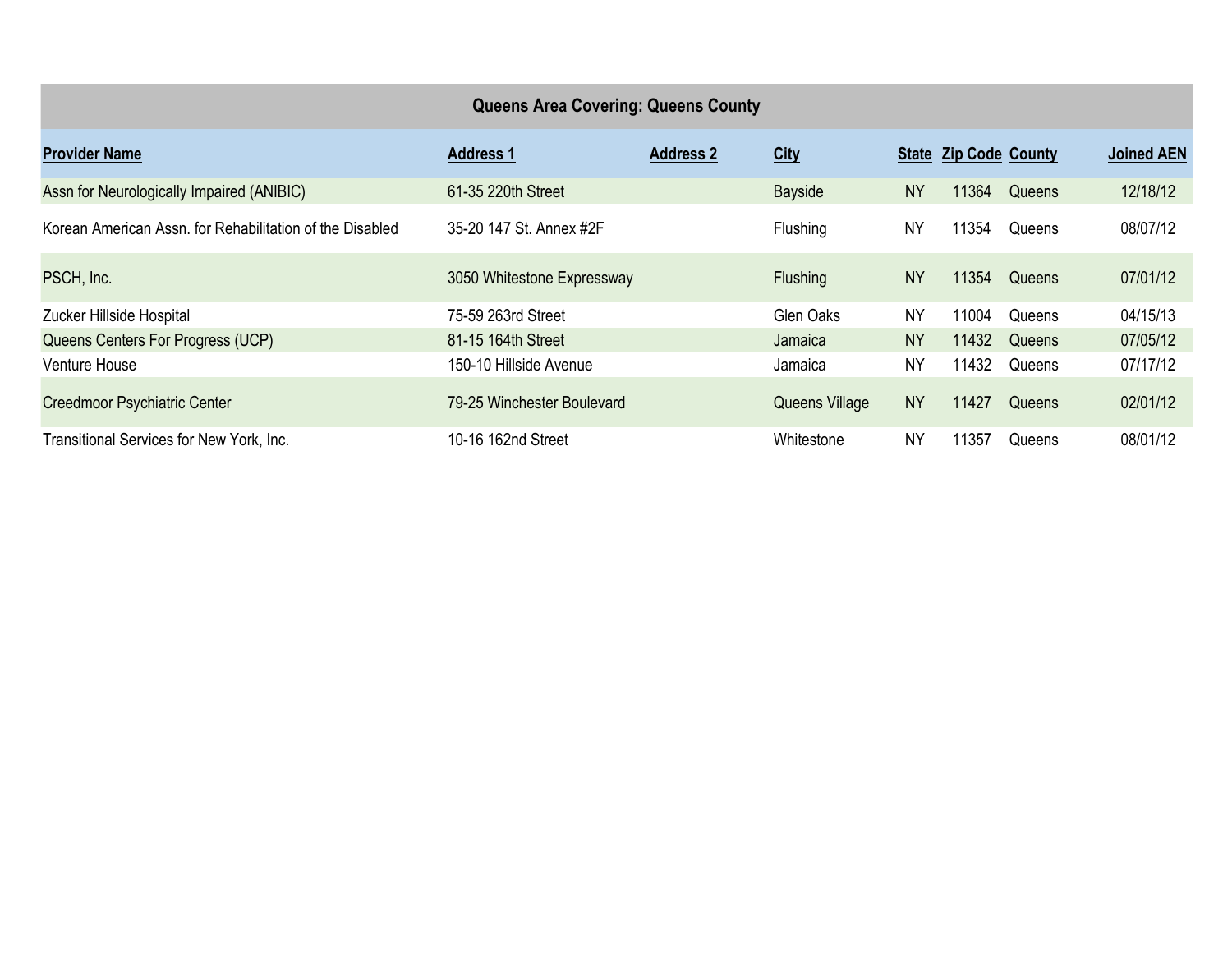| <b>Garden City Area Covering: Nassau County</b>     |                           |                  |                   |           |                              |        |                   |
|-----------------------------------------------------|---------------------------|------------------|-------------------|-----------|------------------------------|--------|-------------------|
| <b>Provider Name</b>                                | <b>Address 1</b>          | <b>Address 2</b> | <u>City</u>       |           | <b>State Zip Code County</b> |        | <b>Joined AEN</b> |
| <b>CBVH Hempstead District Office</b>               | 50 Clinton St             | Suite 208        | Hempstead         | <b>NY</b> | 11550                        | Nassau | 08/16/12          |
| Mental Health Association of Nassau Co., Inc.       | 16 Main Street            |                  | Hempstead         | <b>NY</b> | 1550                         | Nassau | 07/09/12          |
| Town of Hempstead-Dept. of Occupational Resources   | 50 Clinton St             |                  | Hempstead         | <b>NY</b> | 11550                        | Nassau | 08/16/12          |
| Central Nassau Guidance and Counseling. Svcs., Inc. | 950 South Oyster Bay Road |                  | <b>Hicksville</b> | <b>NY</b> | 1801                         | Nassau | 09/04/12          |
| Mill Neck Services, Inc.                            | 40 Frost Mill Road        | <b>Box 193</b>   | <b>Mill Neck</b>  | <b>NY</b> | 1765                         | Nassau | 07/31/12          |
| Family Residences & Essential Enterprises, Inc.     | 191 Sweet Hollow Road     |                  | Old Bethpage      | <b>NY</b> | 1804                         | Nassau | 11/29/12          |